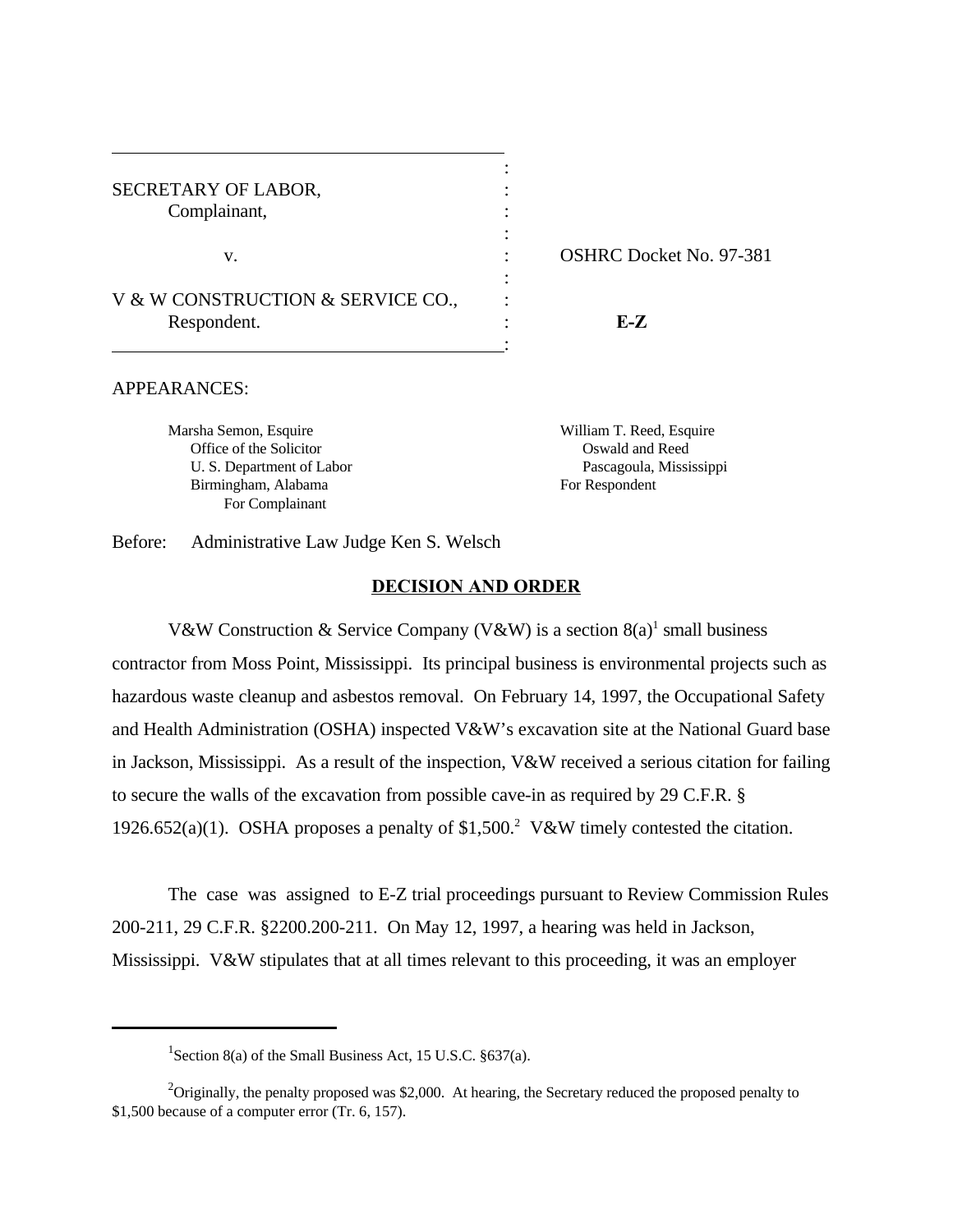engaged in a business affecting commerce within the meaning of §3(5) of the Occupational Safety and Health Act (Act).

## *The Inspection*

In September 1996, the Mississippi National Guard contracted with V&W to remove and replace six underground oil water separators and three underground collection tanks at Thompson Field, Jackson, Mississippi. The contract is to be completed by August 1997 (Exh. R-3; Tr. 148). The oil water separator prevents jet fuel from leaking into the water system and is being upgraded to double-wall separators for environmental purposes (Tr. 57, 83). To perform the contract, V&W used two employees, Lee Woulard, brother of one of V&W's owners, and Darrell Legans, equipment operator. The employees were supervised on-site by Darrin Miles (Tr. 38, 57, 106). The job requires digging a trench to the appropriate depth, removing the old separator, placing a concrete slab in the bottom of the trench, pouring in a layer of sand, placing the new separator on the slab, securing it with straps bolted to the slab, and replacing the dirt in the trench (Tr. 85). The contract's accident prevention plan requires that "sides of all excavations in which employees are exposed to danger from moving ground shall be guarded by a support system, sloping, or benching of the ground or other equivalent means." Also, it requires that excavations in the vicinity of existing buildings "will not be carved below the existing foundation until underpinning and shoring have been installed" (Exh. C-9, p. 8).

On February 13, 1997, V&W excavated and removed the old oil water separator adjacent to the engine shop (Tr. 85). The old separator had been installed in approximately 1980 (Tr. 86). The trench was 9 feet deep, 8 feet wide at the top, 7 feet wide at the bottom, and 16 feet long (Tr. 16). One side of the trench was adjacent to the foundation wall of the engine shop, and the other side ran along a 4-inch thick concrete sidewalk. The trench extended 4 feet below the foundation wall. Along the sidewalk side of the trench, there was an exposed 8-inch storm drainage pipe buried approximately 4 feet deep (Exhs. C-1 through C-6; Tr. 26, 59). According to V&W, shoring was used during the removal of the old separator. However, because of the size of the concrete slab and the new separator, the shoring was removed at approximately 4:30 p.m. on February 13 (Tr. 108-109, 120). The concrete slab, sand, and the new oil water separator were placed in the trench. Before finishing work on February 13, Darrell Legans entered the unshored trench briefly to place the straps over the separator and on the four to six bolts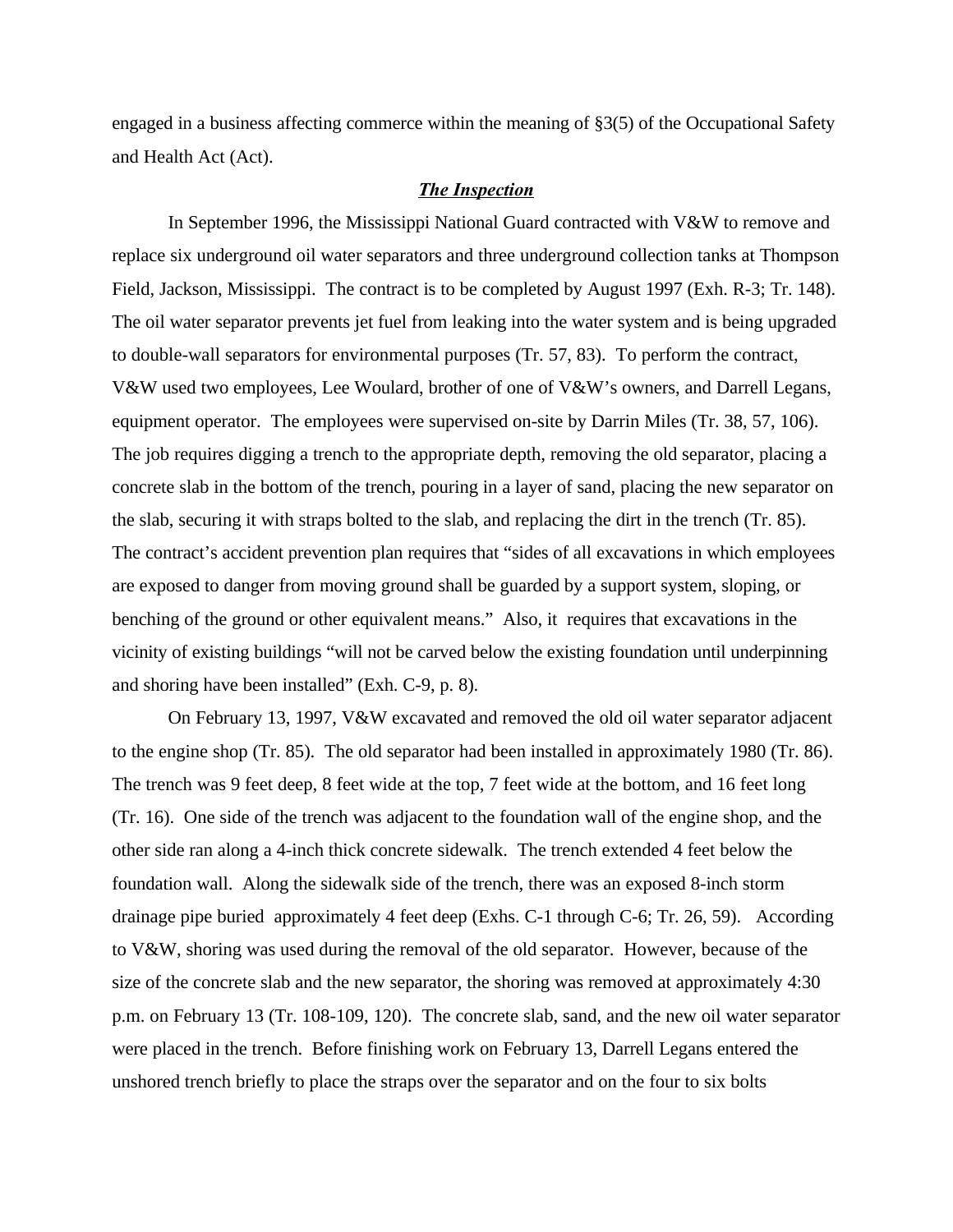protruding from the concrete slab (Tr. 57, 84, 120-121). A ladder was placed in the trench for Legans to use (Tr. 121).

On February 14, 1997, Major Roger Gerrard, deputy base civil engineer, observed the trench upon arriving for work at 6:30 a.m. V&W was not on-site (Tr. 86). He observed the new separator with straps on the bolts, but the nuts not tightened down (Tr. 87). He also noted that dirt was sloughing off from under the foundation of the engine shop and from around the drainage pipe. A chain was wrapped around the drainage pipe and secured to a loader approximately 4 feet from the sidewalk side of the trench. Major Gerrard returned to his office to prepare a report for the contracting officer (Exh. C-2; Tr. 87-88).

Upon arriving at the site at 7:30 a.m. with Woulard and Legans, Darrin Miles, V&W's project supervisor, noted the "additional back fill material or additional caving in on the tank" (Tr. 111). He decided to telephone his office for instructions on how to proceed (Tr. 111, 120).

At approximately 8:00 a.m., Major Gerrard and Lt. William Markham, contract specialist with the National Guard, went to the trench site and observed Woulard standing in the bottom of the trench next to the separator (Exh. C-6; Tr. 65-66, 88). Woulard testified that he was standing at the bottom of the ladder attempting to retrieve a chain which had fallen into the trench while lifting the separator (Tr. 126). Woulard exited the trench (Tr. 70, 89). Major Gerrard and Lt. Markham proceeded to locate Darrin Miles who was standing approximately 200 feet from the trench (Tr. 70, 89-90, 111). The three men returned to the trench site and saw Woulard in the bottom of the trench at the ladder (Exh. C-6; Tr. 70, 112). Miles assumed that Woulard had entered the trench to tighten the nuts on the bolts in order to secure the separator to the slab (Tr. 112-113). Miles instructed Woulard to exit the trench (Exh. C-7; Tr. 71).

Upon returning to his office, Major Gerrard telephoned OSHA. Safety Specialist Nathaniel Williams received the call and arrived at the trench site at approximately 9 a.m. (Tr. 14, 57). He observed that the trench was dug in previously disturbed soil and there was "sloughing off" from the sides of the trench. He also noted different colorations of the soil, the soil's high moisture content, and the chain attached to the loader holding the drainage pipe (Tr. 17-18, 26). He classified the soil as Type C and saw no sloping, shoring, or other protective system to prevent cave-ins (Tr. 16-17, 23). No employees were in the trench during Williams' inspection (Tr. 57).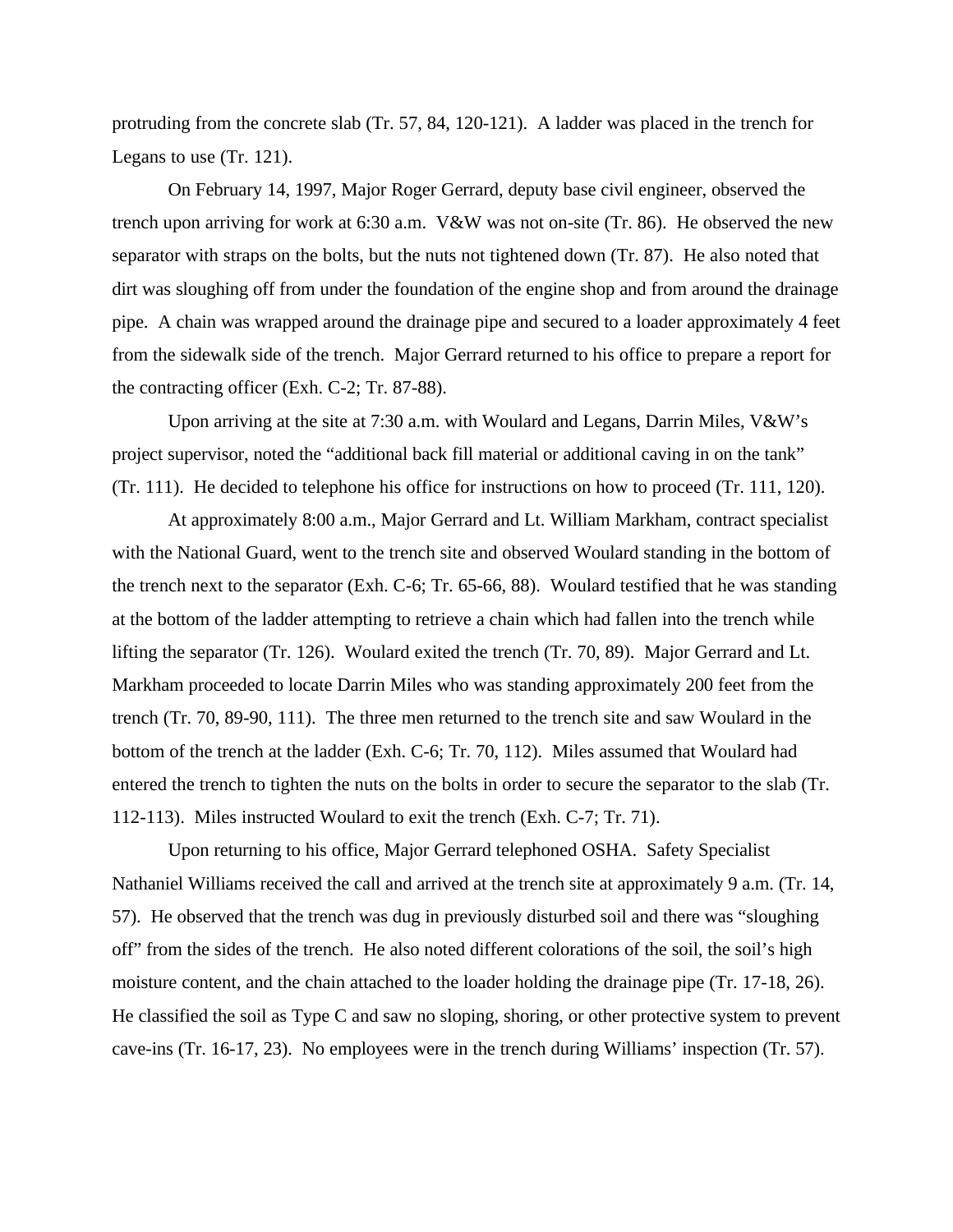As a result of the inspection, V&W received a citation for violating § 1926.652(a)(1)for failing to protect the walls of the excavation from cave-ins by an adequate protective system designed in accordance with §§ 1926.652(b) and 1926.652(c). In addition to contesting the alleged violation, V&W asserts that the inspection was the result of harassment; it was not in accordance with OSHA's procedures; and the employees were not complying with V&W's safety rules when entering the unshored trench.

### *Discussion*

## *Preliminary Matters*

# **Harassment**

V&W asserts that OSHA's inspection was the result of Major Gerrard's personal animosity towards V&W and its part-owner, Willie Woulard. According to Willie Woulard, Major Gerrard had ongoing verbal disagreements and difficulties with him during contract negotiations and V&W's contract performance (Tr. 149-151). He likened Major Gerrard's action to a "personal vendetta" (Tr. 151). In challenging Major Gerrard's safety concerns, V&W presented evidence that Major Gerrard allowed the base plumber to work in an excavation without shoring or sloping three weeks prior to the hearing (Exhs. R-1, R-2; Tr. 114-115). Major Gerrard, although not V&W's contracting officer, acknowledged prior disputes involving safety concerns with V&W. He admitted to being present when the base plumber entered a partially unshored trench (Tr. 93, 95).

There is no assertion, nor does the record show, that OSHA acted improperly or in an unreasonable manner in its inspection of V&W's trench site. See § 8(a) of the Act, 29 U.S.C. § 657(a). The allegation of harassment involves the motives of Major Gerrard in reporting the trench to OSHA. Willie Woulard's testimony regarding verbal disagreements and difficulties involve matters with the National Guard. It is not shown that there was any unlawful motivation in Major Gerrard's contact with OSHA. Even if personal animosity existed, it does not change the nature of the violative conditions found by OSHA during the inspection, and for the most part, not disputed by V&W. Willie Woulard acknowledges that the trench was a "dangerous situation" (Tr. 149, 152). V&W's allegation of harassment is not sufficient to invalidate the inspection. *See Reich v. Kelly-Springfield Tire Co.,* 13 F.3d 1160 (7th Cir. 1994)*.* Even an improper motivation on the part of a person filing a complaint is not itself sufficient grounds for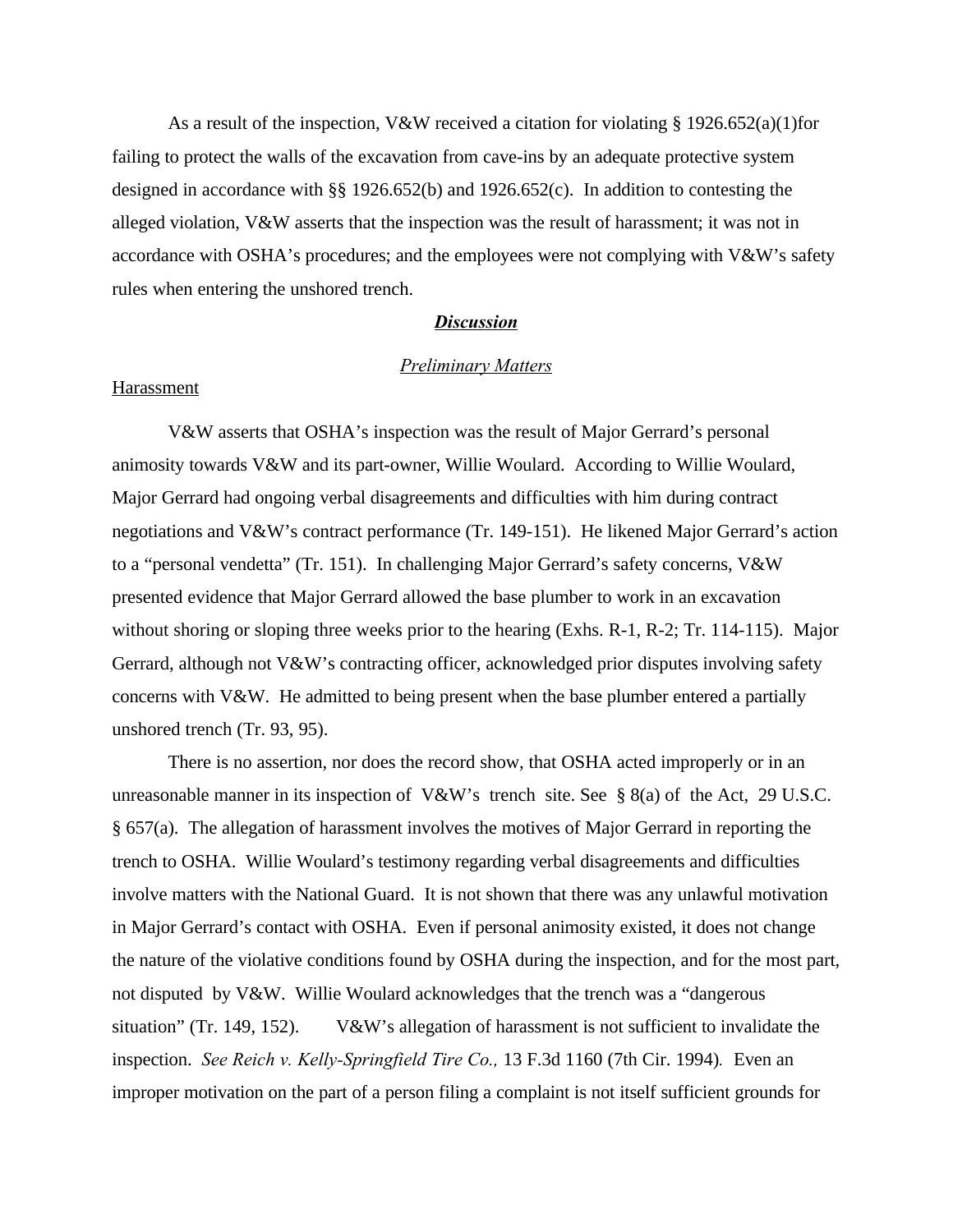invalidating an OSHA inspection. *Quality Stamping Products,* 7 BNA OSHC 1285, 1289, 1979 CCH OSHD ¶ 23,520, p. 28,504-05 (No.78-235, 1979). Under the Act, OSHA has the duty to inspect work sites even though the inspection is not in response to an employee complaint. S*ee Adams Steel Erection, Inc.,* 13 BNA OSHC 1073, 1986-87 CCH OSHD ¶ 27,815 (No. 77-3804, 1987) ( an anonymous complaint). The issue is not who filed the complaint or his motivation. Rather, the issue is whether there is a reasonable basis to assume the alleged conditions in the complaint exist at the workplace. The complaint by Major Gerrard alleged employees were exposed to a risk of cave-ins (Tr. 13-14). His complaint was supported by OSHA's findings. V&W does not dispute that there was no shoring; an employee was in the trench; or that it was a dangerous situation (Tr. 108, 112, 149). OSHA was justified in responding to the complaint.

Accordingly, V&W's request to dismiss the citation based on harassment is denied. Validity of the Inspection

OSHA classified the inspection of V&W as a nonformal complaint from the National Guard (Tr. 46). V&W asserts that as a nonformal complaint, the Area Director is required to notify the employer by letter of the complaint and allow the employer to respond before conducting an on-site inspection (Tr. 142). It is undisputed that  $V\&W$  was not notified in writing prior to OSHA's inspection.

OSHA's internal written procedures for conducting inspections, OSHA Instruction CPL 2.103, *Field Operations Manual (FOM)*, Chapter 1, section C.7.a (Sept. 26, 1994), provides that "if a decision is made to handle a serious nonformal complaint by letter, a certified letter shall be sent to the employer advising the employer of the complaint items and the need to respond to OSHA within a specified time." The plain wording of the FOM permits the Area Director to exercise discretion in scheduling on-site inspections even for nonformal complaints. The FOM allows the Area Director to schedule an on-site inspection if the nonformal referral identifies a hazard of a potentially high gravity in nature, and the inspection can be performed with efficient use of resources. *Id*. at section C.7.d (2). An unprotected excavation which is 9 feet deep certainly presents a hazard of potentially high gravity. As Williams explained, trenching is one of OSHA's national emphasis programs requiring an inspection (Tr. 55).

The Review Commission, in *Mautz & Oren Inc*., 16 BNA OSHC 1007 (No. 89-1366, 1993), rejected a similar argument regarding a nonformal complaint from the Army Corps of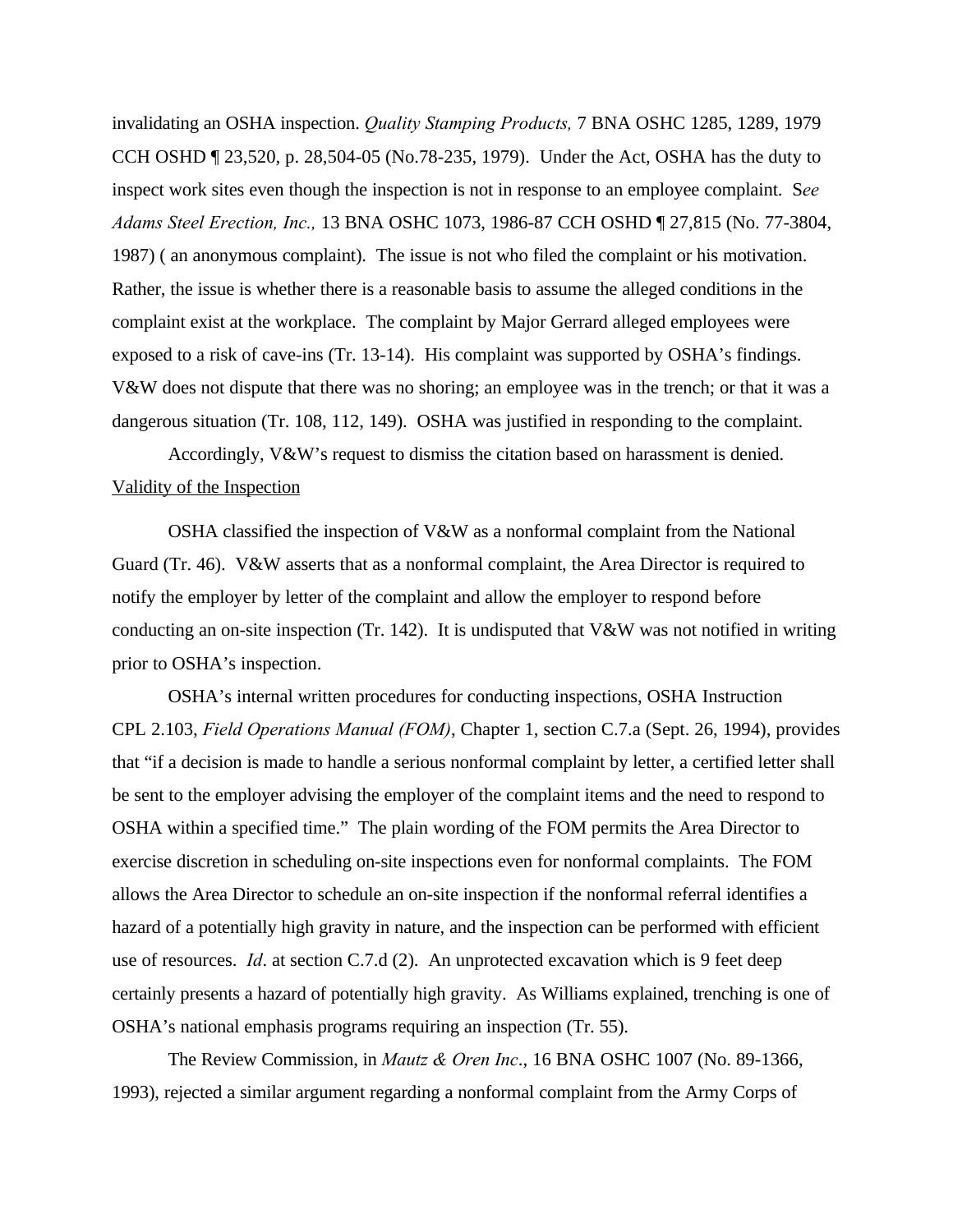Engineers. The Commission concluded that section 8(a) of the Act gives OSHA the authority to conduct inspections in response to nonformal complaints and that OSHA's internal written procedures do not give an employer particular rights or defenses in adjudicatory proceedings. *See also FMC Corp*., 5 BNA OSHC 1707, 1710, 1977-78 CCH OSHD ¶ 22,060, p. 26,573 (No. 13155, 1977)(The guidelines provided by the FOM are intended to promote internal efficiency and not to create an administrative straightjacket.).

Accordingly, V&W's request to dismiss the citation because of an invalid inspection is denied.

# *The Citation*

#### Alleged Violation of § 1926.652(a)(1)

In litigating an OSHA citation, the Secretary has the burden of proving a violation of a safety standard by a preponderance of the evidence. The Secretary must show that (1) the cited standard applies to the alleged condition; (2) the terms of the standard were not complied with; (3) employees were exposed to or had access to the violative condition; and (4) the employer knew or could have known of the violative condition with the exercise of reasonable diligence. *Seibel Modern Mfg. & Welding Corp.*, 15 BNA OSHC 1218, 1221-22, 1991-93 CCH OSHD ¶ 29,442, p. 39,678 (No. 88-821, 1991). In contesting the citation, V&W asserts that it did not know the employee was in the unshored trench.

The citation alleges that V&W failed to protect the walls of an excavation from possible cave-in by sloping, shoring, or other protective means. Section  $1926.652(a)(1)$  provides:

Each employee in an excavation shall be protected from cave-ins by an adequate protective system designed in accordance with paragraph (b) or (c) of the section.<sup>3</sup>

V&W does not dispute, and the record supports a finding, that  $\S 1926.652(a)(1)$  is applicable to V&W's trench at the National Guard base. An "excavation" is defined as any man-made cut, cavity, or trench formed by earth removal. See 29 C.F.R. § 1926.650(b). The trench dug by V&W was 9 feet deep, 16 feet long, 8 feet wide at the top, and 7 feet wide at the bottom. It was dug in previously disturbed soil. There was dirt sloughing off from the walls of the trench and around the 8-inch drainage pipe. Also, the trench was dug to a level below the

 $3$ The two exceptions to requiring a protective system in an excavation involve stable rock or a trench less than 5 feet deep which are not applicable in this case.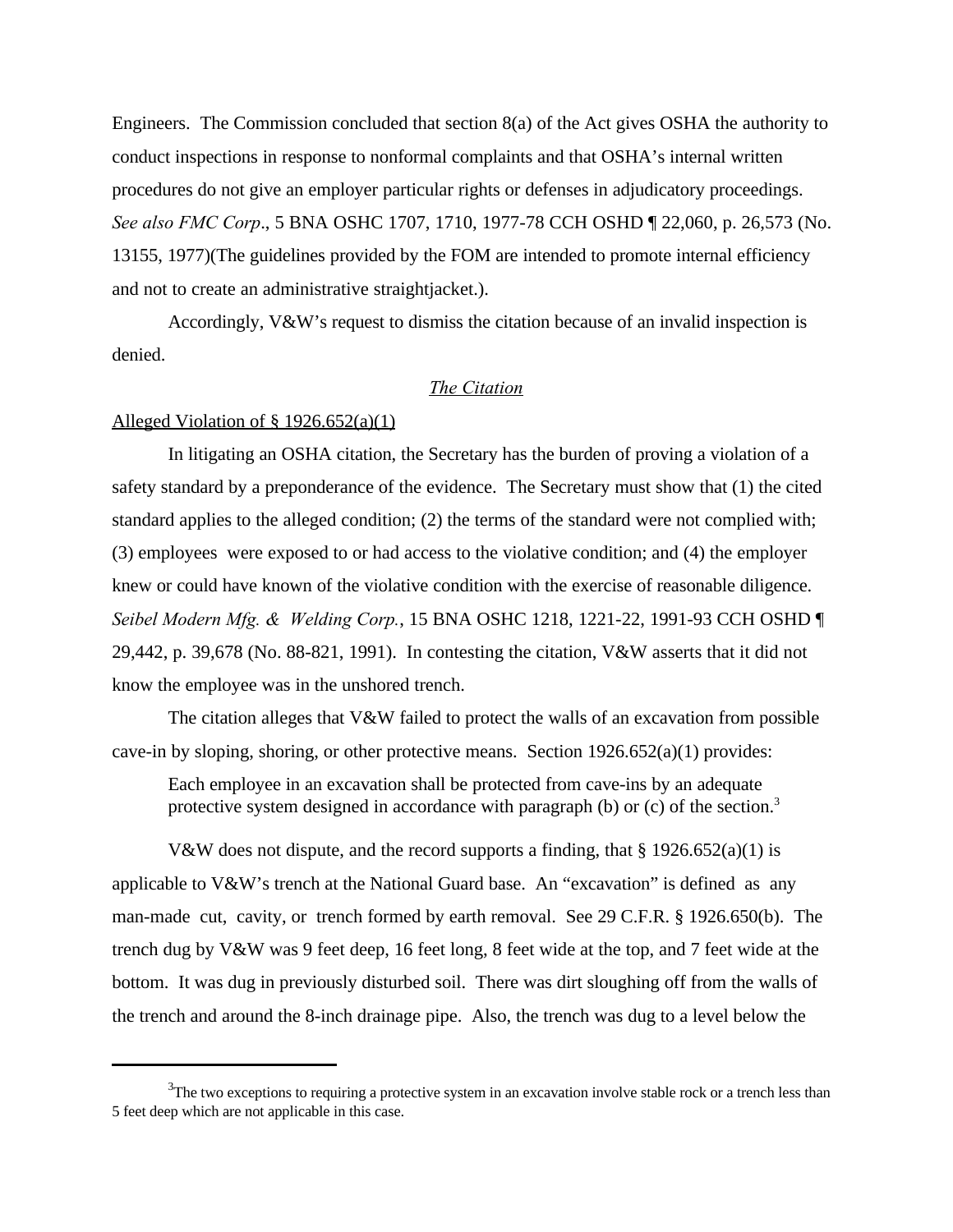foundation wall of the engine shop (Exhs. C-1 through C-6). The lack of sloping, shoring or other protective system to prevent cave-ins on February 13 and 14, 1997, is also not disputed.<sup>4</sup> V&W was aware of the lack of protective systems at the trench, and employees were observed in the trench by the project supervisor on at least two occasions. Safety specialist Williams classified the soil at the excavation as Type  $C^5$  soil. V&W's part owner and its project supervisor on-site do not dispute that the condition of the trench was "hazardous" and "dangerous" (Tr. 121, 149, 152).

The issue remaining to establish a violation is whether V&W knew or should have known of the employees in the trench. Miles was not present at the trench when Lee Woulard entered the trench on February 14. He was on the telephone approximately 200 feet away (Tr. 111). Miles was aware of the hazardous condition of the trench, the sloughing off of dirt into the trench, and that two employees were at the trench site (Tr. 111, 121). He testified that he did not instruct Woulard to enter the trench (Tr. 121). However, there is no dispute that Woulard entered the trench twice on February 14, 1997.

An employer is chargeable with knowledge of conditions which are plainly visible to its supervisory personnel. *A.L. Baumgartner Constr., Inc*., 16 BNA OSHC 1995, 1998, 2000, 1994 CCH OSHD ¶ 30,554 (No. 92-1022, 1994). Miles was within 200 feet of the trench site. He was aware of the condition of the trench and the lack of shoring, sloping or other protection. The trench was in plain view (Tr. 14). Further, Miles knew a ladder was in the trench (Tr. 121). There is no evidence that Miles instructed the employees not to enter the trench (Tr. 121). Miles failed to exercise reasonable diligence in avoiding violative conditions. *See Flint Engineering & Constr. Co*., 15 BNA OSHC 2052, 2056, 1991-93 CCH OSHD ¶ 29,923 (No. 90-2873, 1992).

In that V&W failed to exercise reasonable diligence, constructive knowledge of Woulard's presence in the trench is imputed to V&W. Additionally, the record establishes V&W had actual knowledge of an employee's exposure in the unshored trench on February 13. Miles acknowledged being present when Darrell Legans entered the trench on the evening of February

 $4$  V&W does not raise the affirmative defense of infeasibility in failing to comply with the shoring or other protective requirements of  $\S 1926.652(a)(1)$ .

<sup>&</sup>lt;sup>5</sup>Type C soil is considered the most unstable soil and is defined at Appendix A, §1926.652. V&W does not dispute the classification. Further, since there was no sloping, shoring or bracing at the excavation which is required for any soil classification except for solid rock, the soil classification is not important to this decision.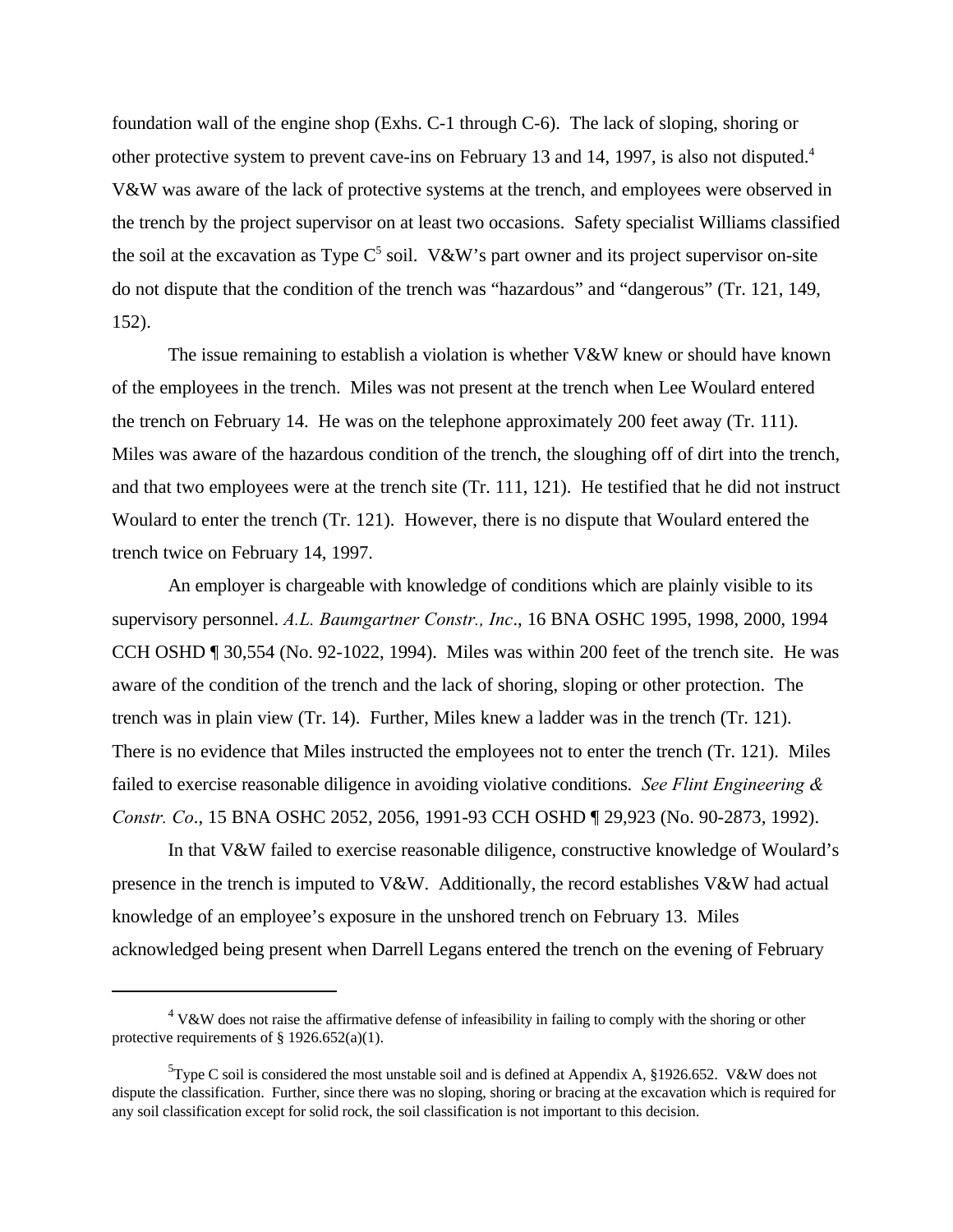13 to place the straps over the separator (Tr. 120-121). The exposure of Legans and Woulard to the unprotected trench is sufficient to establish  $V\&W$ 's knowledge of the violative condition.

Accordingly, a violation of § 1926.652(a)(1) is established.

## Unpreventable Employee Misconduct Defense

V&W asserts that the employees violated its safety rules when they entered the unshored trench. Lee Woulard acknowledged that working in an unshored trench violated V&W's safety rules. Darrin Miles testified that V&W has a strict written policy against employees working in an unshored trench. The policy has been in effect for at least five years and is communicated to employees (Tr. 107, 149).

An employer may defend against a violation of a safety standard by establishing the affirmative defense of unpreventable employee misconduct. In order to prevail, the employer must show that it (1) has established work rules designed to prevent the violation, (2) has adequately communicated the work rules to its employees, (3) has taken steps to discover violations, and (4) has effectively enforced the work rules when violations have been discovered. *Capform Inc*., 16 BNA OSHC 2040, 2043, 1993-95 CCH OSHD ¶ 30,589, p. 42,358 (No. 91- 1613, 1994); *Nooter Constr. Co*., 16 BNA OSHC 1572, 1578, 1993-95 CCH OSHD ¶ 30,345, p. 41,841 (No. 91-237, 1994).

The Secretary does not dispute that V&W maintained a safety program, including a safety rule prohibiting employees from entering unprotected trenches. Although a copy of the safety rules was not made part of the record, safety specialist Williams described V&W's safety program as "average" (Tr. 45). There was no citation issued to V&W for an inadequate safety program. Lee Woulard, the employee in the unshored trench on February 14, acknowledged that he was aware of the safety rule and had received safety training (Tr. 125-126). His explanation for being in the trench was to retrieve a chain which had fallen into the trench while installing the new separator.

Even assuming V&W has an adequate safety rule prohibiting employees from working in an unprotected trench, and such rule was communicated to employees, V&W's employee misconduct defense still fails. There is no showing that the safety rule was enforced by V&W, and steps were taken to discover violations of the safety rule. V&W offers no evidence of its enforcement of safety rules including showing a disciplinary program for violations of the rules.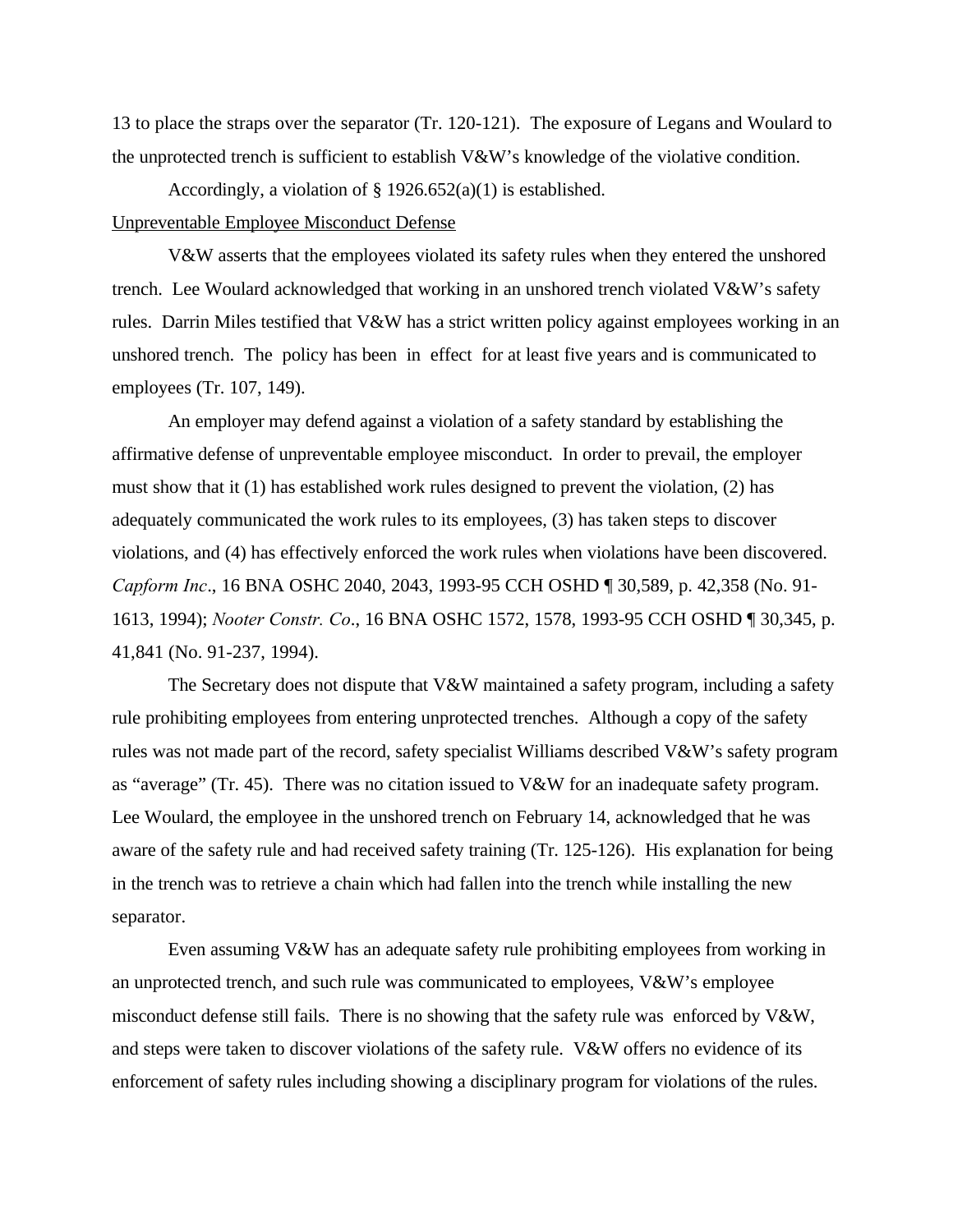Lee Woulard has been employed by V&W for ten years and is the brother of its part owner (Tr. 124-125). It is not shown that Woulard was reprimanded or suffered any repercussion for entering the trench. Woulard did not show concern about being disciplined. In fact, Woulard is currently supervising work at another site (Tr. 119). On February 13, the record is also clear that Darrell Legans entered the unshored trench with the knowledge of Miles, project supervisor (Tr.. 120-121).

To prove adequate enforcement of its safety rule, an employer must present evidence of having a disciplinary program that was effectively administered when work rule violations occurred. *Capform*, *Inc.,*16 BNA OSHC at 2043, 1993-95 CCH OSHD at p. 42,358 (evidence that one of two employees in violation was "chewed out"was not sufficient); *A.P. O'Horo Co*., 14 BNA OSHC 2004, 2008, 1991-93 CCH OSHD ¶ 29,223, pp. 39,129-30 (No. 85-369, 1991) (evidence showed "no set policy on enforcement"). Here, the record fails to show that V&W has a policy of enforcement or disciplinary action for violations of safety rules.

Also, V&W offered no evidence as to steps taken to uncover violations of its rules. V&W has "an obligation to inspect the work area, to anticipate hazards to which employees may be exposed and to take measures to prevent the occurrence." *Frank Swidzinski Co*., 9 BNA OSHC 1230, 1233, 1981 CCH OSHD ¶ 25,129, p. 31032 (No. 76-4627, 1981). The lack of protection from cave-ins was open and clearly observable. There was a ladder in the trench providing access.

Accordingly, a defense of unpreventable employee misconduct is not established

### Serious Classification

In determining whether the violation of  $\S 1926.652(a)(1)$  is serious within  $\S 17(k)$  of the Act, the record must show that  $V&W$  knew or should have known, with the exercise of reasonable diligence, of the presence of the violation and there was a substantial probability that death or serious physical harm could result from the condition.

As discussed, V&W knew of the lack of a protective system in the trench and knew or should have known of employees' exposure to the unshored trench. The lack of sloping or shoring and employee exposure were visible and detectable by V&W.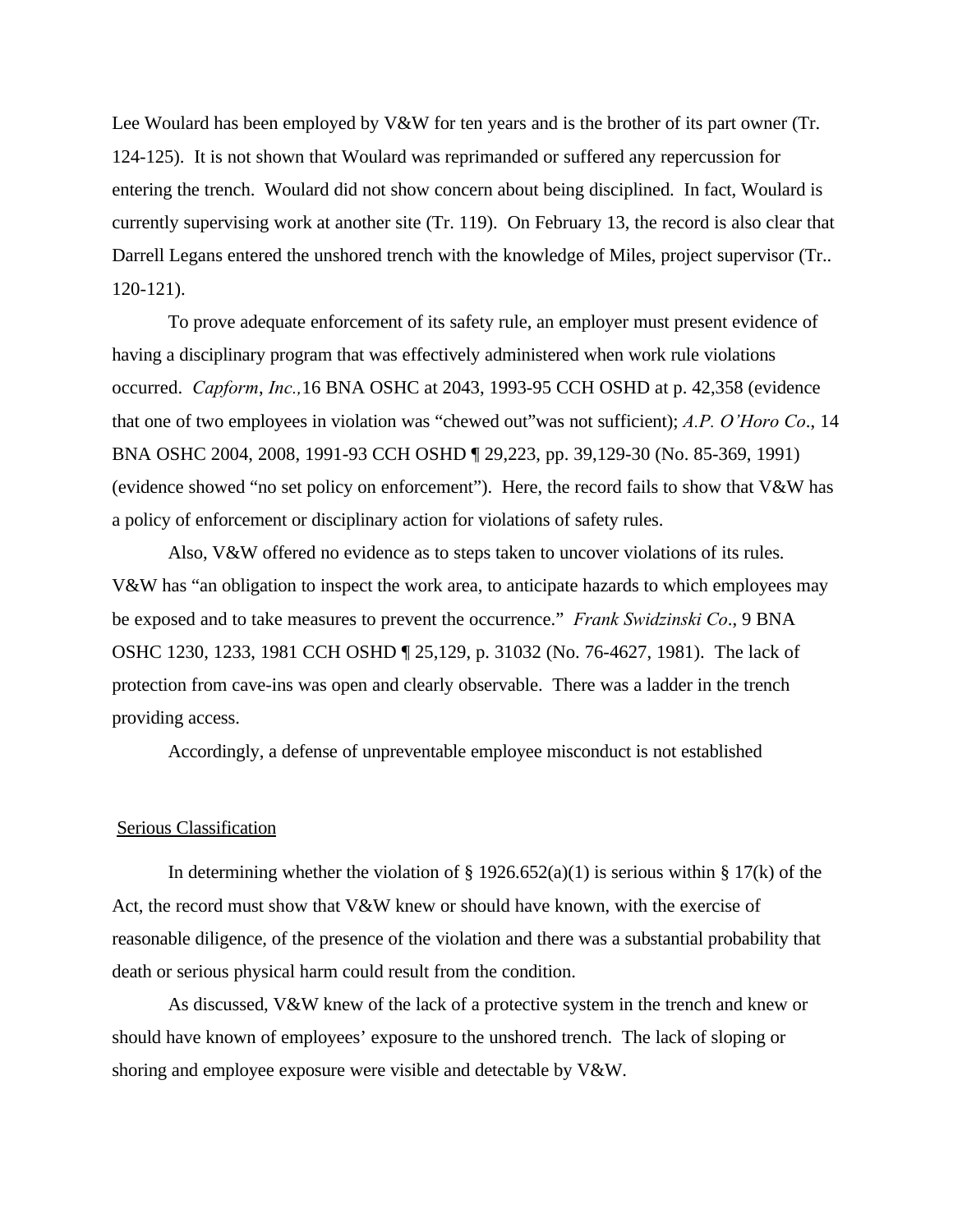As for the expected injury, the issue is whether the resulting injury would likely be death or serious harm if an accident should occur. *Whiting-Turner Contracting Co.*, 13 BNA OSHC 2155, 2157, 1989 CCH OSHD ¶ 30,148, p. 41,478, n. 5 (No. 91-862, 1993). The failure to provide adequate protection for the walls of a 9-foot deep trench exposed two employees to possible cave-in which could have reasonably been expected to cause serious injury or death. Although considered brief exposures by compliance specialist Williams, there is no way to predict a possible trench cave-in or collapse. Williams determined the exposures to be ten minutes and two minutes (Tr. 57). The duration of an employee's exposure is not determined by the seriousness of the violation; it relates rather to the gravity factor in assessing a penalty. *H.H. Hall Constr. Co.,* 10 BNA OSHC 1042, 1047, 1981 CCH OSHD ¶ 32,057 (No. 76-4765, 1981) (five to ten minutes in an unsafe trench resulted in a serious violation and a \$1,000 penalty). *See also Flint Engineering & Const. Co.*, 15 BNA OSHC 2052, 2056, 1991-93 CCH OSHD ¶ 29,923 (No. 90-2873, 1992).

Accordingly, a serious violation is established.

# Penalty Consideration

The Commission is the final arbiter of penalties in all contested cases. Under  $\S$  17(j) of the Act, in determining an appropriate penalty, the Commission is required to consider the size of the employer's business, history of previous violations, the employer's good faith, and the gravity of the violation. Gravity is the principal factor to be considered.

OSHA proposes a penalty of \$1,500. V&W is a small employer with twenty employees, three employees were working at the National Guard base (Tr. 156). V&W has been in business for ten years and has no prior history of violations (Tr. 147, 157). Willie Woulard testified V&W has had no accidents, lost work hours, or workers' compensation claims (Tr. 147). OSHA described V&W's written safety programs as average. As for the gravity, the record establishes that two employees were exposed to the unprotected trench and that their exposure was brief, ten minutes and two minutes. The court finds a penalty of \$1,000 reasonable.

# **FINDINGS OF FACT AND CONCLUSIONS OF LAW**

The foregoing decision constitutes the findings of fact and conclusions of law in accordance with Rule 52(a) of the Federal Rules of Civil Procedure.